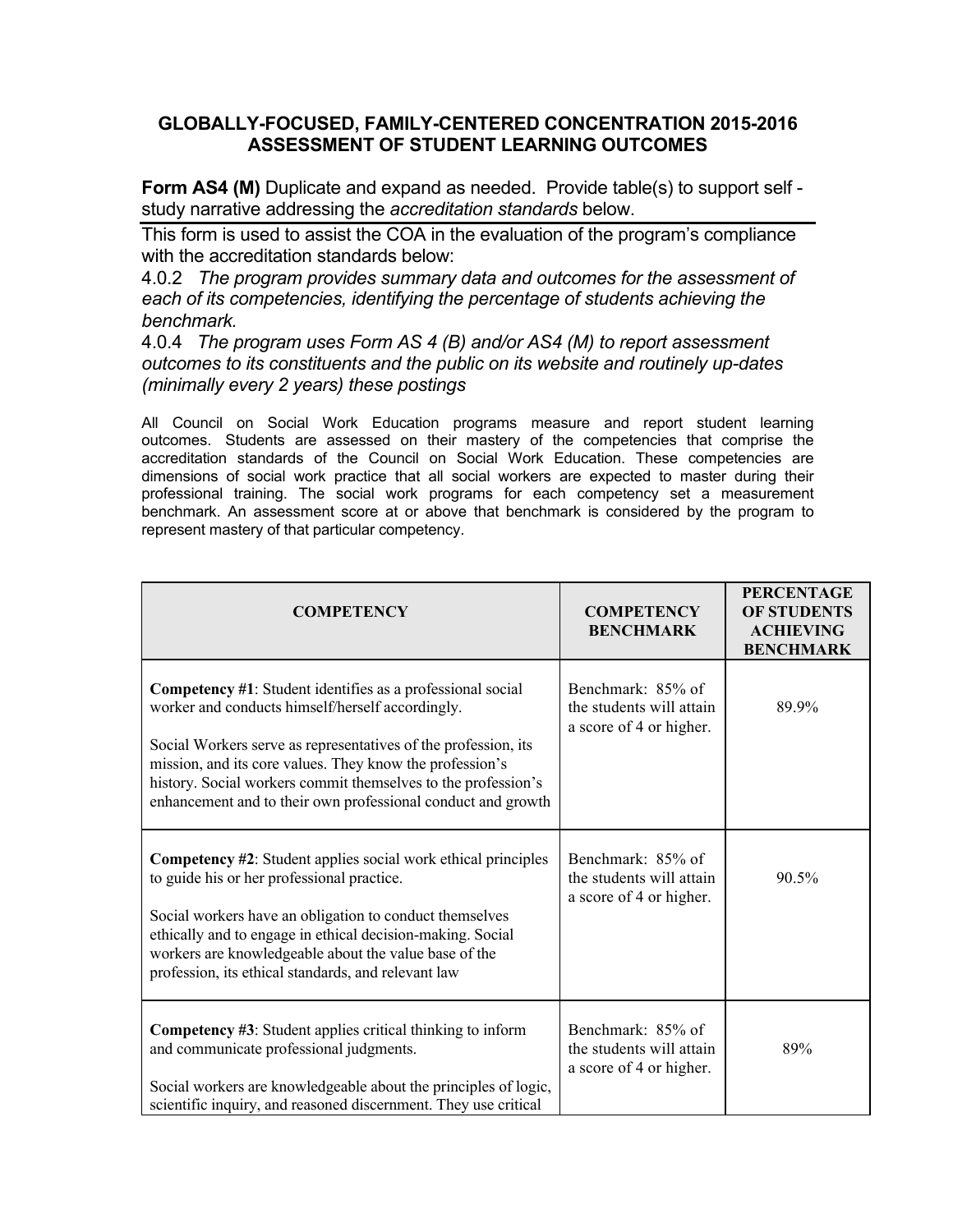| <b>COMPETENCY</b><br><b>BENCHMARK</b>                                                                                                                                                                   | <b>PERCENTAGE</b><br><b>OF STUDENTS</b><br><b>ACHIEVING</b><br><b>BENCHMARK</b> |
|---------------------------------------------------------------------------------------------------------------------------------------------------------------------------------------------------------|---------------------------------------------------------------------------------|
|                                                                                                                                                                                                         |                                                                                 |
| Benchmark: 85% of<br>the students will attain<br>a score of 4 or higher.                                                                                                                                | 90.8%                                                                           |
|                                                                                                                                                                                                         |                                                                                 |
| Benchmark: 85% of<br>the students will attain<br>a score of 4 or higher.                                                                                                                                | 89.6%                                                                           |
|                                                                                                                                                                                                         |                                                                                 |
| Benchmark: 85% of<br>the students will attain<br>a score of 4 or higher.                                                                                                                                | 82.825%                                                                         |
| understood as the intersectionality of multiple factors including<br>marginalization, and alienation as well as privilege, power, and<br>oppression and are knowledgeable about theories of justice and |                                                                                 |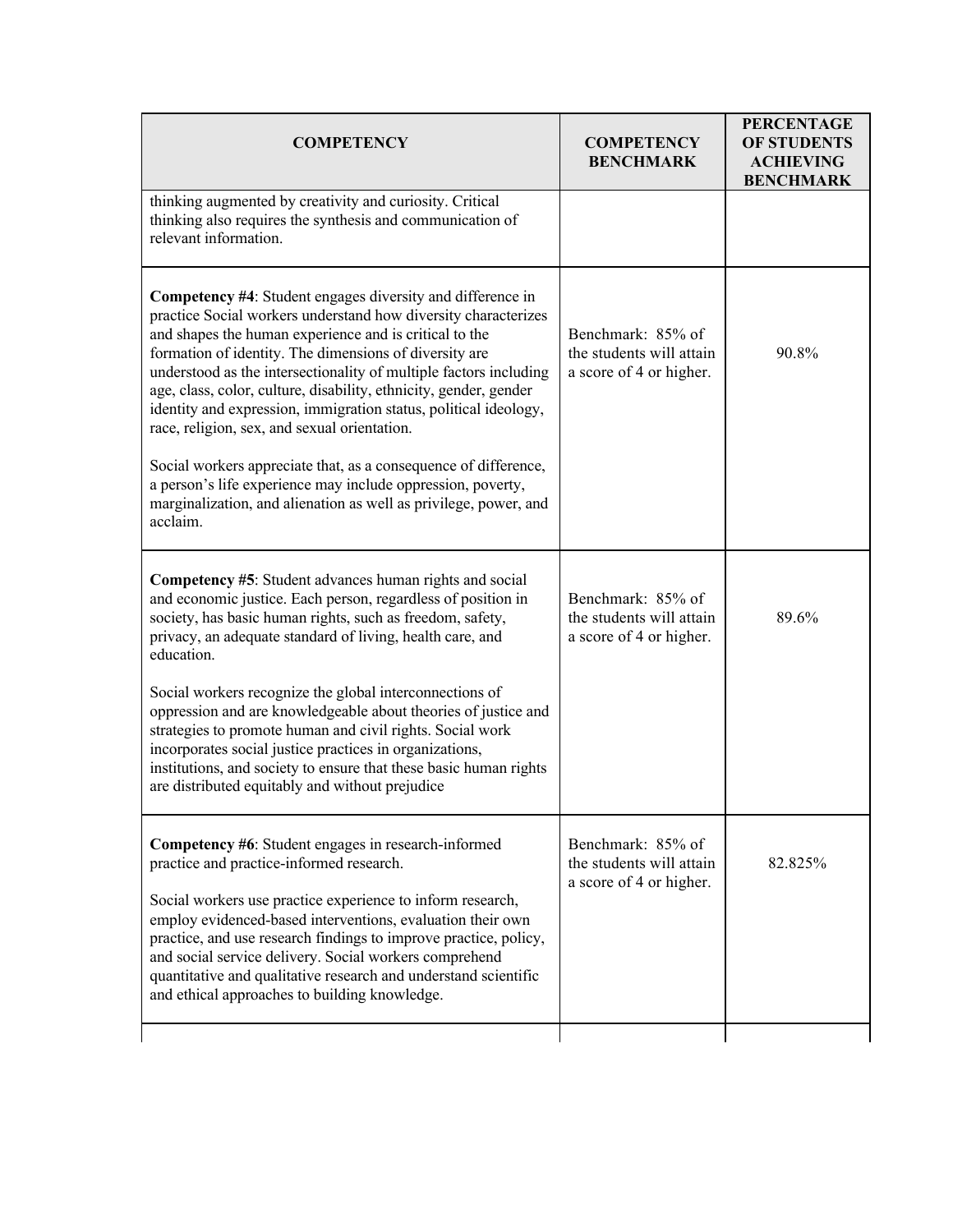| <b>COMPETENCY</b>                                                                                                                                     | <b>COMPETENCY</b><br><b>BENCHMARK</b>                                    | <b>PERCENTAGE</b><br><b>OF STUDENTS</b><br><b>ACHIEVING</b><br><b>BENCHMARK</b> |
|-------------------------------------------------------------------------------------------------------------------------------------------------------|--------------------------------------------------------------------------|---------------------------------------------------------------------------------|
| Competency #7: Student applies knowledge of human<br>behavior and the social environment.                                                             | Benchmark: 85% of<br>the students will attain<br>a score of 4 or higher. | 90.525%                                                                         |
| <b>Competency #8:</b> Student engages in policy practice to advance<br>social and economic well-begin to deliver effective social work<br>services    | Benchmark: 85% of<br>the students will attain<br>a score of 4 or higher. | 85.15%                                                                          |
| <b>Competency #9:</b> Student responds to contexts that shape<br>practice                                                                             | Benchmark: 85% of<br>the students will attain<br>a score of 4 or higher. | 90.55%                                                                          |
| Competency #10: Engage, assess, intervene, and evaluate<br>with individuals, families, groups, organizations, and<br>communities.<br>(a) Engagement   | Benchmark: 85% of<br>the students will attain<br>a score of 4 or higher. | 93.95%                                                                          |
| Competency #10: Engage, assess, intervene, and evaluate<br>with individuals, families, groups, organizations, and<br>communities.<br>(b) Assessment   | Benchmark: 85% of<br>the students will attain<br>a score of 4 or higher. | 88.6%                                                                           |
| Competency #10: Engage, assess, intervene, and evaluate<br>with individuals, families, groups, organizations, and<br>communities.<br>(c) Intervention | Benchmark: 85% of<br>the students will attain<br>a score of 4 or higher. | 88.925%                                                                         |